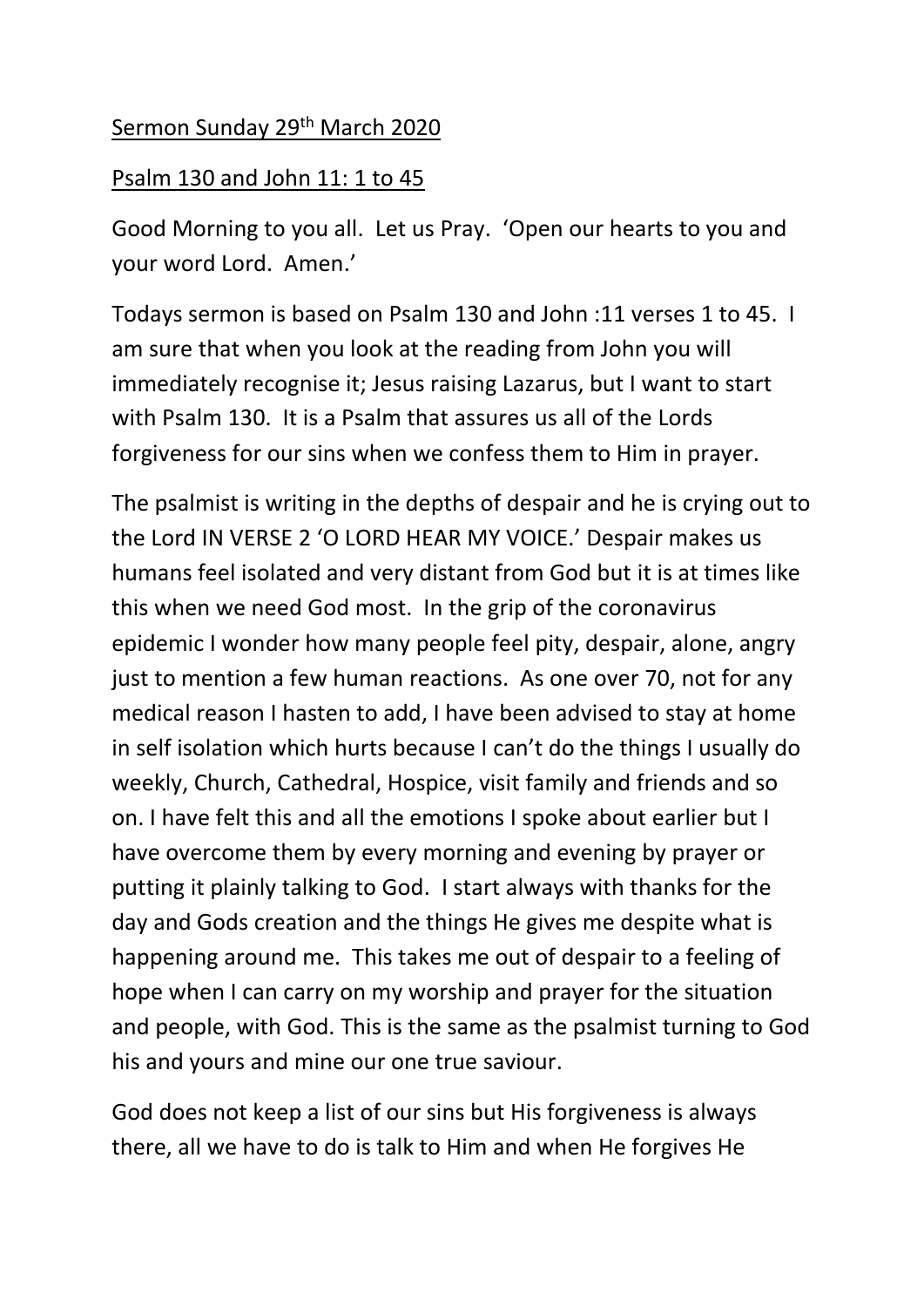forgives and it is this forgiveness which removes the wall we have put up between us and God taking us from despair, like the psalmist, to our proper relationship with God and His Son Jesus Christ.

Turning to the Reading from John 11: 1 to 45; Jesus and Lazarus. As I said at the beginning you will immediately recognise the account. There is a story that Saint Francis once got up to preach, looked around him at the expectant faces and said 'God has not given me any words to say to you' and promptly blessed the people and sat down. The account of Jesus raising Lazarus from the dead is so brilliant that any commentary on it seems like gilding the lily. However, there are some very significant points in the account; the first and foremost being that Jesus is trying to make the point to His disciples and the Jews about who He is, The Son of God not just someone going around performing miracles.

In verse 35 we are told that Jesus wept; was this for His friend Lazarus or for the Jews unbelief? I suspect it was both. However, the strongest reason for these tears for me is summed up in verses 39 and 40. 'BUT LORD SAID MARTHA THE SISTER OF THE DEAD MAN BY THIS TIME THERE IS A BAD ODOUR FOR HE HAS BEEN THERE FOUR DAYS. THEN JESUS SAID DID I NOT TELL YOU THAT IF YOU BELIEVED YOU WOULD SEE THE GLORY OF GOD.' For me it is all about belief in Jesus Christ and God His father, the message Jesus is making to all at the grave; God raised Lazarus through His Son Jesus Christ and that is a pointer of who Jesus is and what is to come.

Obviously, the similarity between Lazarus and Jesus coming back to life is there. However, the difference is that Lazarus' life is the restoration of a mortal or earthly life whereas Jesus' resurrection is a spiritual resurrection; His life was raised with the power of endless life and forgiveness of sin for all who believe and resurrection on the